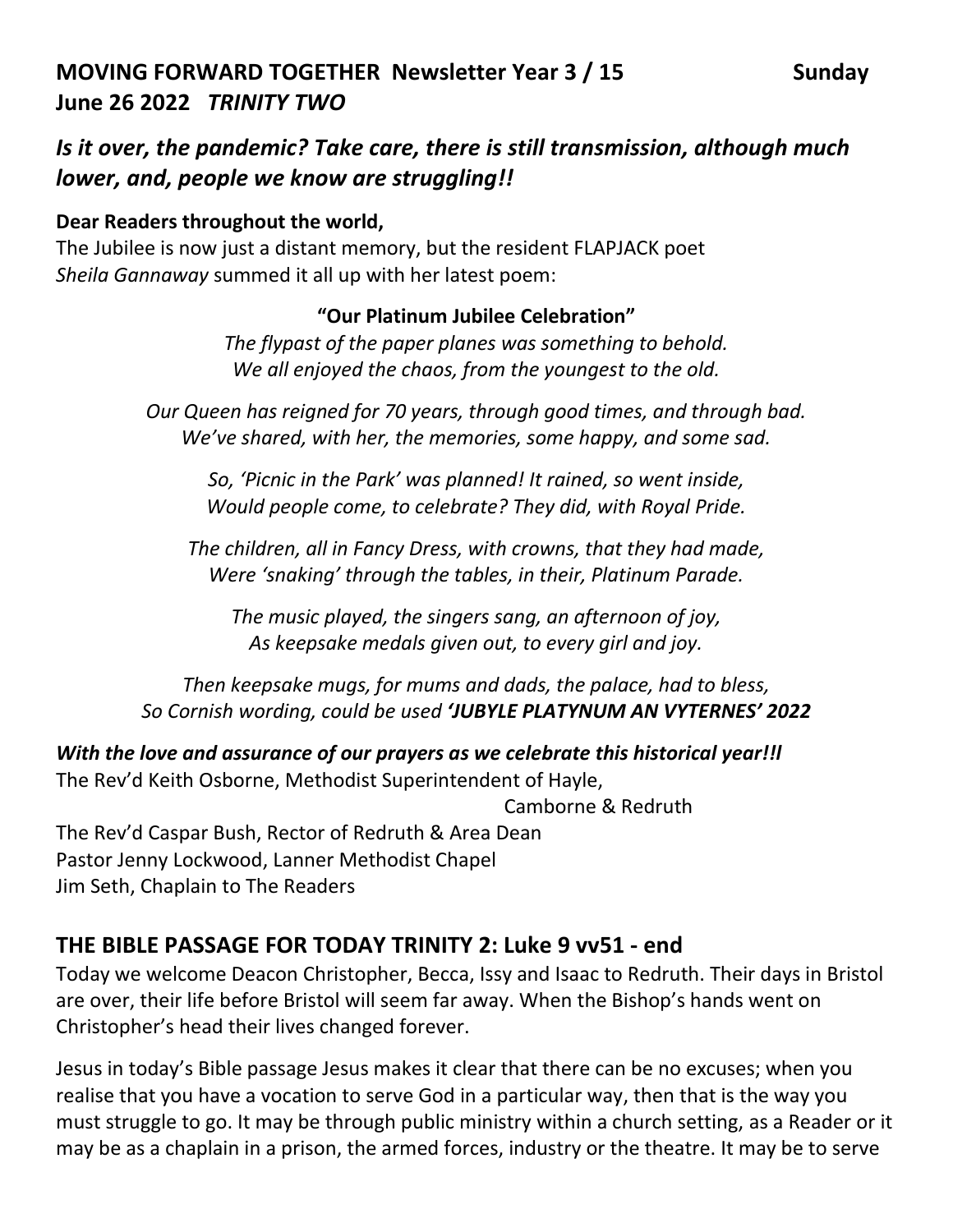God just where you are, as a road sweeper, in a supermarket, as a teacher, a lawyer, a train driver, a pilot, a postal worker, fire fighter.

Wherever God is calling you to be, reflect his love to all whom you meet, and know that God is beside you, willing you on to serve him and the world in that particular place. There is no hierarchy of vocation, and just because you were not surrounded by the splendour of a Cathedral and a bishop didn't put their hands on your head, that does not lessen your vocation to be who you are and where you, serving God and the world.

## **THOSE WHO WE REMEMBER THIS WEEK**

**MONDAY JUNE 27 Cyril Bishop of Alexandria Teacher 444** Cyril was first heard of when he was already a young priest. In 412 he became Patriarch, succeeding his uncle. He was a fervent supporter of the doctrine of the incarnate Christ being at once God and human. He thus supported the notion of Mary as the 'Theotokos' the 'God bearer'. The Council of Ephesus in 431 supported Cyril, thus making the twin Divinity and Humanity of Christ orthodox theology.

**TUESDAY JUNE 28 Irenaeus Bishop of Lyon Teacher 200** Born in 130 in Smyrna, he heard Polycarp speak who in turn had been a disciple of John the Apostle. He studied at Rome, was ordained priest and later consecrated as Bishop of Lyons. He taught against heresy and maintained that Christ was fully human as well as fully divine. He also believed the episcopate should teach against false doctrine.

# **WEDNESDAY JUNE 29 Peter & Paul Apostles**

Peter is often called the 'Prince of the Apostles' being renamed by Jesus from Simon to Cephas (Peter in Aramaic) and meaning 'the rock' on which the new church would be built.



They are both thought to have been martyred in Rome in 64.





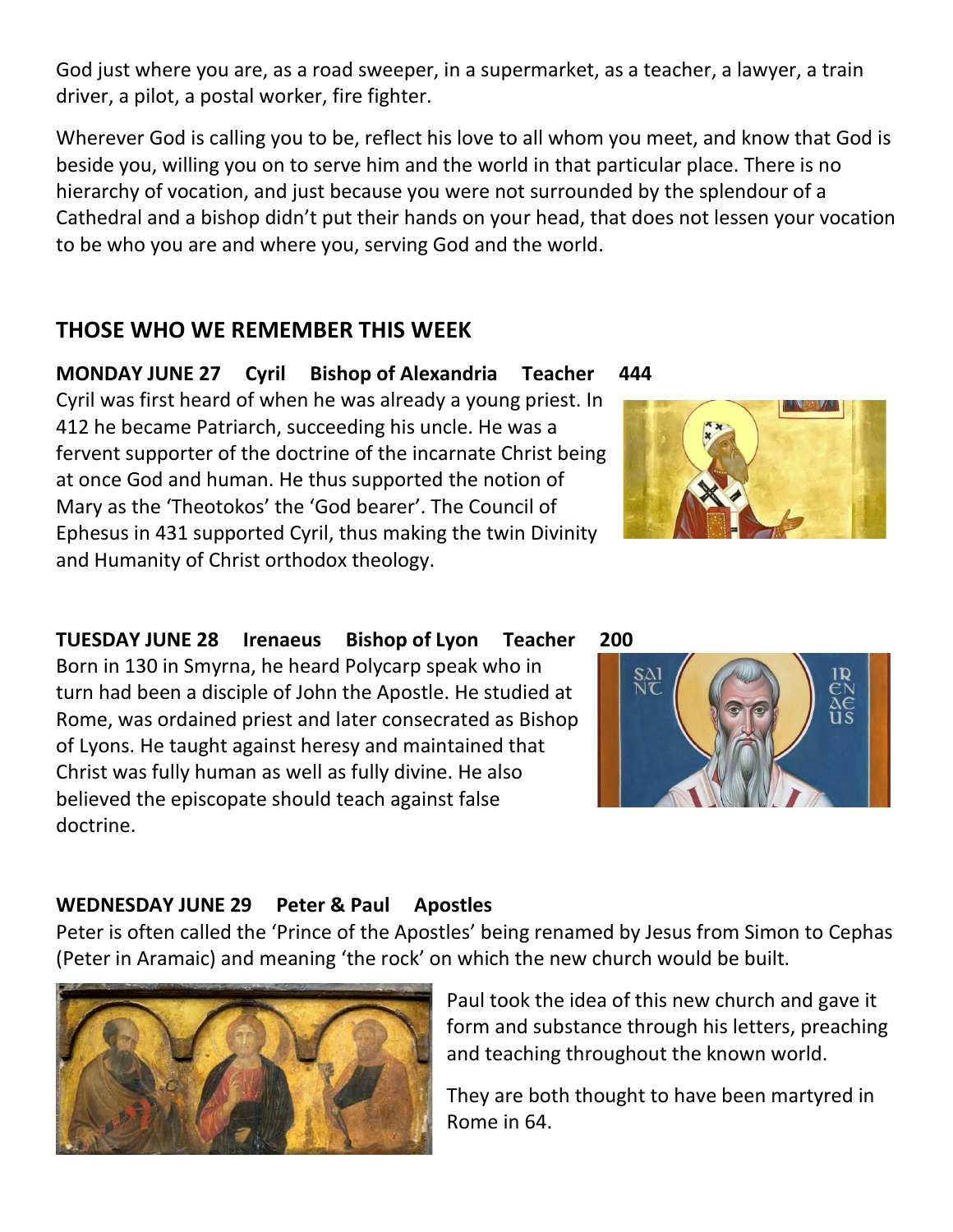#### **THURSDAY JUNE 30 Feria**

#### **FRIDAY JULY 1 Henry, John & Henry Venn the younger Priests 1797 1813 1873**



Henry Venn senior was a curate in Clapham, SW London, and his son, John was born in Clapham in 1759. Later, the whole family moved to Huddersfield where Henry had been appointed Vicar. John eventually became a Rector in Norfolk, and in 1792 returned to Clapham again as Rector. John's son, Henry junior was born in Clapham in 1796. He too was ordained, but, after several livings, Henry junior devoted his time to The Church Missionary Society of which he was the secretary for 32 years.

**SATURDAY JULY 2 Feria**

#### **PRAYERS FOR THE WEEK**

#### **SUNDAY JUNE 26 TRINITY 2**

"Elijah answered: "I have been very zealous for the Lord, the God of hosts" 1Kings 19 vv10 **PRAY FOR DEACON CHRISTOPHER AND HIS FAMILY AS THEY BECOME ESTABLISHED IN REDRUTH**

#### **MONDAY JUNE 27 Cyril Bishop of Alexandria Teacher 444**

" Jesus then said to her: "I am the resurrection and the life. Whoever believes in me, even though they die, will live" John 11 vv25

#### **PRAY FOR THOSE WHOM WE HAVE LOVED BUT SEE NO LONGER**

**TUESDAY JUNE 28 Irenaeus Bishop of Lyons Teacher 200**

"He forgives all your sins and heals all your diseases. He redeems your life and crowns you with kindness and mercy" Psalm 103 vv3 - 4

## **PRAY FOR THOSE FROM WHOM WE ARE PARTED THROUGH ANGER, DISAGREEMENT, PREJUDICE, THAT WE MAY BUILD BRIDGES OF FORGIVENESS**

#### **WEDNESDAY JUNE 29 Peter & Paul Apostles**

"I believe that you are the Christ , the Son of God, the one who is to come into the world" John 11 vv27

#### **PRAY FOR THOSE RECENTLY MADE DEACON AND ORDAINED PRIEST**

#### **THURSDAY JUNE 30 Feria**

"Then the angel of the Lord said to Elijah: Go with him, do not be afraid of him" 2Kings 1 vv15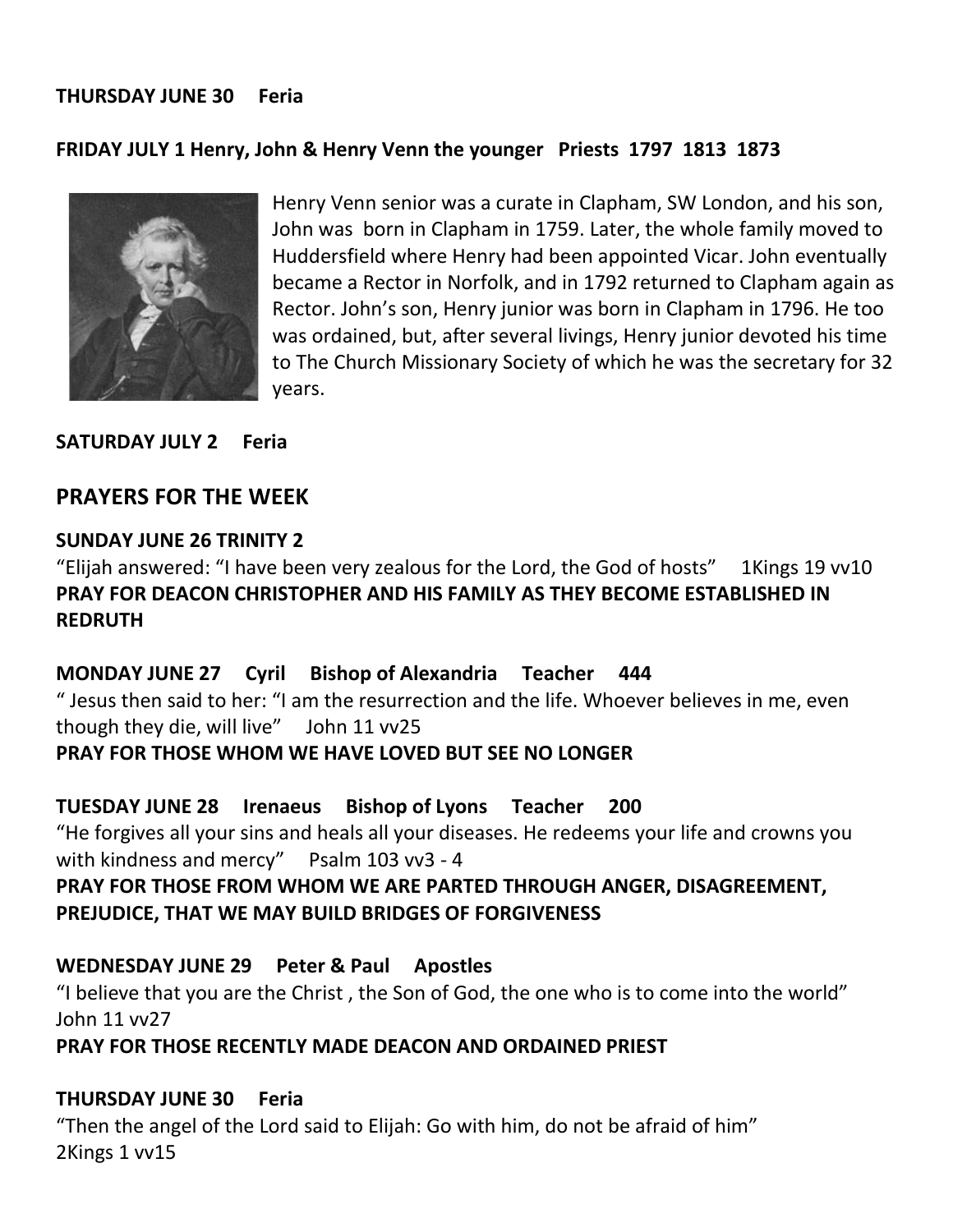## **PRAY FOR THOSE WHOM WE TRUST AND WHO MAKE OUR DIFFICULTIES FADE AWAY THROUGH THEIR PATIENCE, GUIDANCE AND CARE**

**FRIDAY JULY 1 Henry, John & Henry the younger Priests 1797 1813 1873 "**He asked: "Where have you laid him?" They said: "Lord come and see". Jesus began to weep" John 12 vv26

**PRAY FOR THOSE WHO WORK IN THE FUNERAL INDUSTRY, THAT THEY HOLD THE NEEDS OF THE BEREAVED EVER BEFORE THEM**

**SATURDAY JULY 2 Feria**  "May the glory of the Lord abide forever, and may the Lord rejoice in his works" Psalm 104 vv31 **PRAY FOR THOSE INVOLVED IN PRESERVING THE PLANET AND SAFEGUARDING THE FUTURE OF OUR CHILDREN, THAT THE GLORY OF CREATION WILL NOT BE TAKEN FROM THEM**

**JUBILEE EVENTS** *Civic Service* **St Andrew, Redruth, Sunday / July 10 / 2.30pm**



## **FIRST SUNDAY EVENTS**

The FIRST SUNDAY EVENT for JULY, will be held on Sunday July 3 at 6.00pm, in St Andrew, Pencoys. The theme will be REFUGEES and a linked charity.

## **FUTURE FIRST SUNDAY EVENTS**

**AUGUST 7: Transfiguration (trans.) Christchurch, Lanner, 6.00pm**

**SEPTEMBER 4: 12th Sunday after Trinity. Four Lanes Chapel, 6.00pm**

**OCTOBER 2: Harvest. Pencoys Church, 6.00pm**

**NOVEMBER 6: 3rd Sunday before Advent. Christchurch, Lanner, 6.00pm**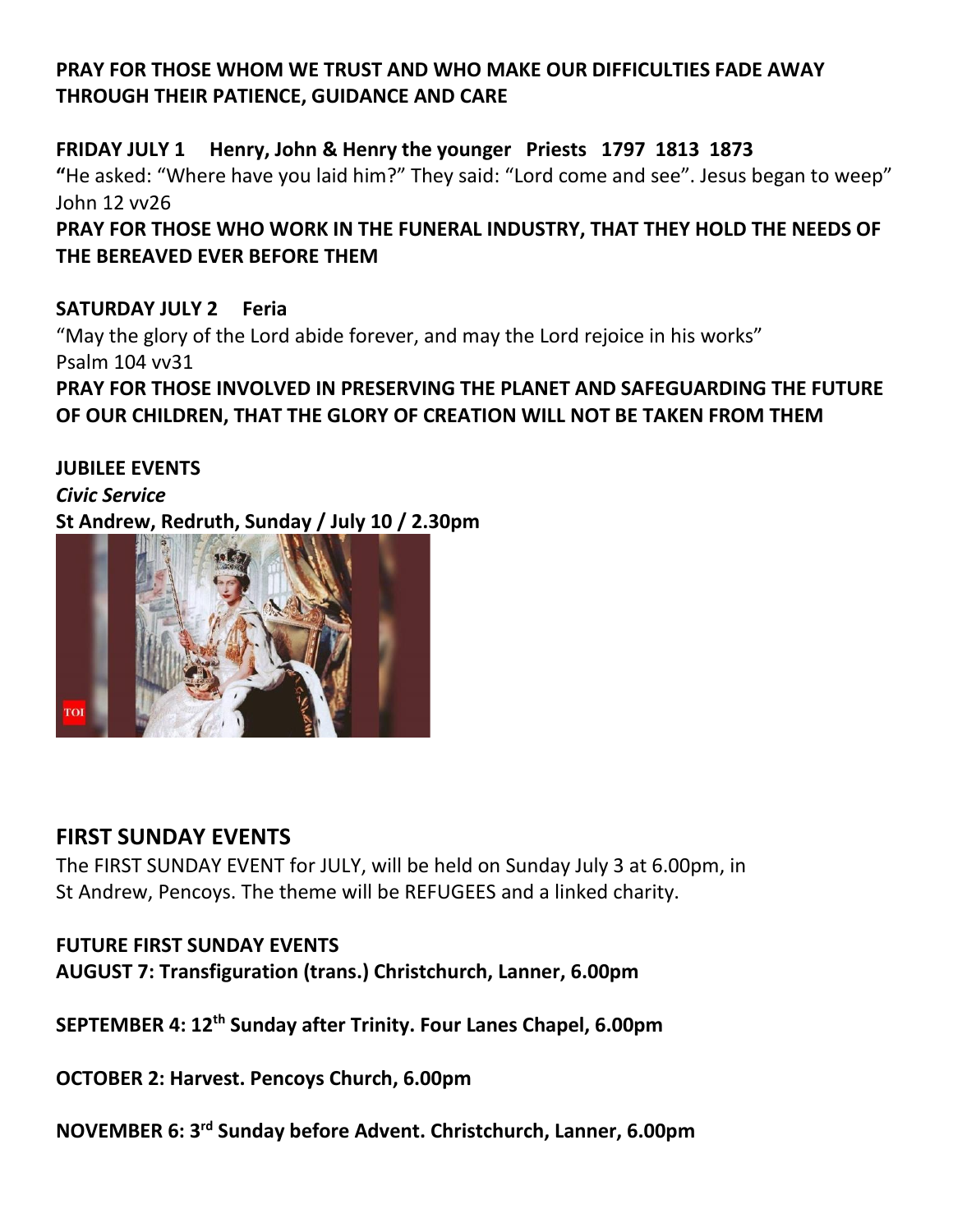**DECEMBER 4: World AIDS Day / Advent. Four Lanes Chapel. 6.00pm**



**THANK YOU SO MUCH FOR ALL YOU HAVE GIVEN IN BOTH SUPPORT AND DONATIONS. YOUR KINDNESS HAS CHANGED LIVES.** 

## **FIRST SATURDAY QUIZ**



This continued on Saturday June 4 and will be held again on **SATURDAY JULY 2 at 7.00pm in the Pencoys Hall.** Bring your own drinks and snax, but there may be some extras provided. **The quiz costs £1.00.**

#### **THIRD SATURDAY GAMES NIGHT**

By voice accalamation it is **BINGO** again!! The cost is £3.00 and you are asked to bring your own drinks and snax. The next meeting is on **JULY 16** in the Pencoys Hall**.** Prizes for lines and full houses.



## **HOLY COMMUNION AT HOME**

Perhaps you are still receiving the Blessed Sacrament at home? Perhaps you are still zooming your Sunday Service week by week. No-one must do what they are not comfortable with, so this prayer may still be of use to you. The Redruth Benefice churches remain open for private prayer and weekday services of Holy Communion and now the Benefice churches are open as usual on a Sunday (check timings for St Euny).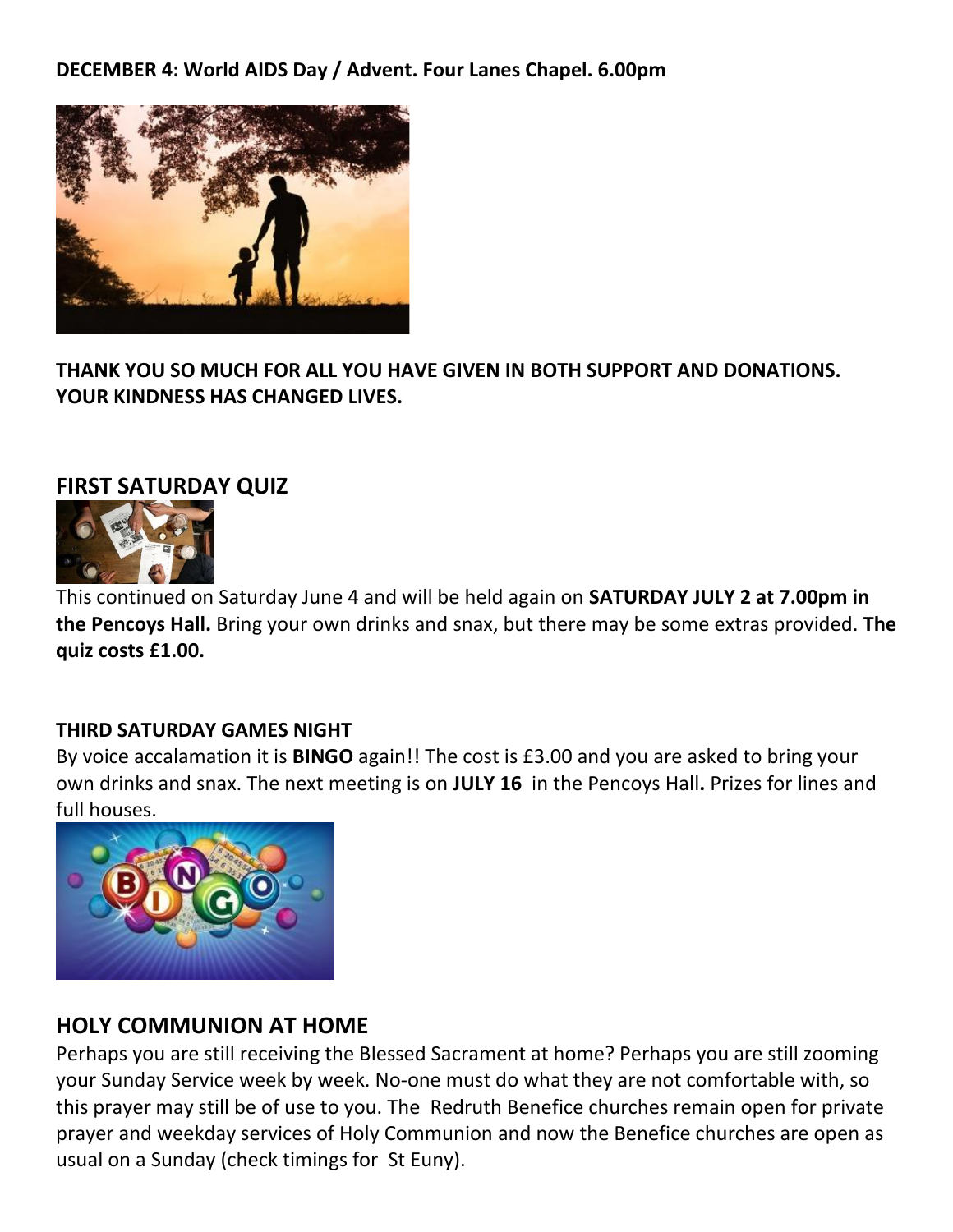However you may well have taken the decision to STAY AT HOME. The following prayer will help you to receive the Sacrament at home when once you would have been in church, or even on zoom. A prayer is offered and bread is taken:

> *As the seed falls into the earth and dies to give life to the grain, As the corn is cut and crushed to make flour, As the flour is baked and the yeast dies to give life to the dough. As the bread is broken and eaten to give life to the body. So Jesus, sitting with the disciples, took bread, broke it, and said:* **"This is my body broken for the world"** *Eat the bread and remember Jesus*

May God bless you on your journey and keep you safe.



## **SUNDAY AT 6.00**

Still lighting your candle at 6.00pm each Sunday? If you are, THANKYOU. The list is updated regularly: This list goes all over the world and are read each Sunday? If if you would like a name added, no matter where you are just let FP know at [baptism66@gmail.com](mailto:baptism66@gmail.com)

IN NEED:Terry, Francis, Rex, Marlene, Mark Genower, Zoe, Isabelle & Andrew, Betty, Helen Anderson, Ron, Sue, Nicola, Mary, Jim. S., Margaret, Christina, Julie, Andrea, Albert, Reuben, Maureen, Svitlana, Masha, Andrei and his family, Viktoriia, Nataliya and all Ukrainians, for those in the world who stand against this war, for all those who suddenly, after so long are still contracting COVID – Archbishop Justin, Sonny (age 2), Ian, Mary

*THOSE WHOSE JOURNEY IS OVER: All who have died on whatever side in this present conflict, Ian, Doreen R., Ann*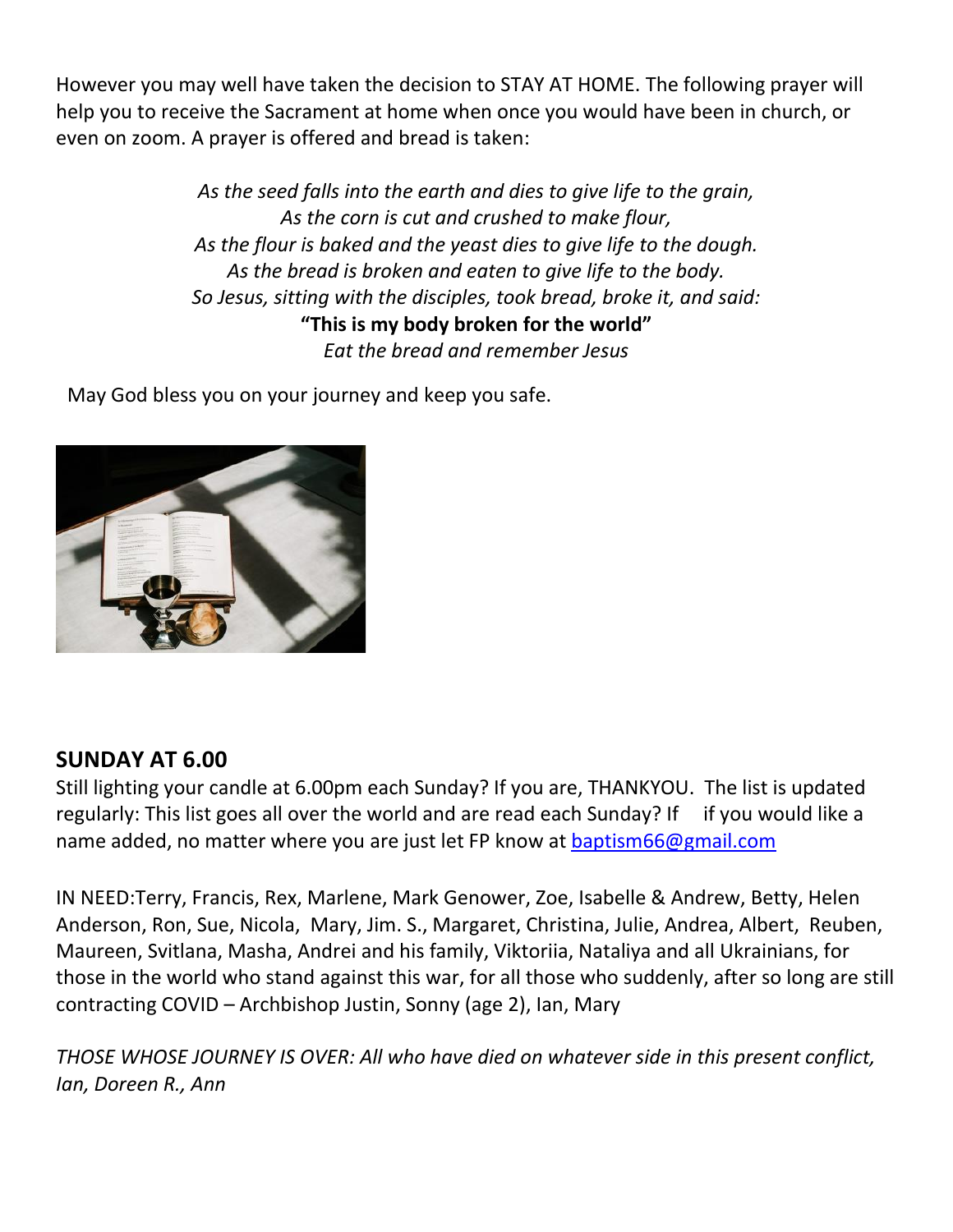# **CHRISTCHURCH 105.2**

Tune in to this new style of FAMILY SERVICE on the THIRD Sunday of each month at 9.30am. new music, new approach, new everything!!!!



# **Tune into:** *CHRISTCHURCH 105.2*

The **LAUNCH** of this new liturgy was very well received. The plan is to use the liturgy every THIRD SUNDAY, so the next one is on **SUNDAY JULY 31 / 10.30am.** 105.2 has been moved just for July so that it co-incides with the BENEFICE SERVICE at Christchurch so you CAN be there, and you will be very welcome!

# **As usual on a 5th Sunday, the collection will be for REEF**

# **DIARY DATES**

TODAY SUNDAY JUNE 26 / Special Benefice Service at 10.30am in St Andrew, Redruth to wlecome DEACON CHRISTOPHER, BECCA, ISSY & ISAAC. A second welcome event is at 3.00pm at St Euny

MONDAY JUNE 27 / Last Monday Bible Study, ZOOM

FRIDAY JULY 1 / Film Night, Christchurch, 6.30pm for 7.00pm., **PLEASE NOTE CHANGE OF DATE DUE TO THE MAKING OF DEACONS**

SATURDAY JULY 2 / Quiz Night, Pencoys Hall, 7.00pm

THURSDAY JULY 7 / Intercessions 2, Christchurch, 7.00pm **PLEASE NOTE NEW DATE**

THURSDAY JULY 14 & 21 / Intercessions 1 & 2, Treleigh, 10.45am **PLEASE NOTE NEW DATES**